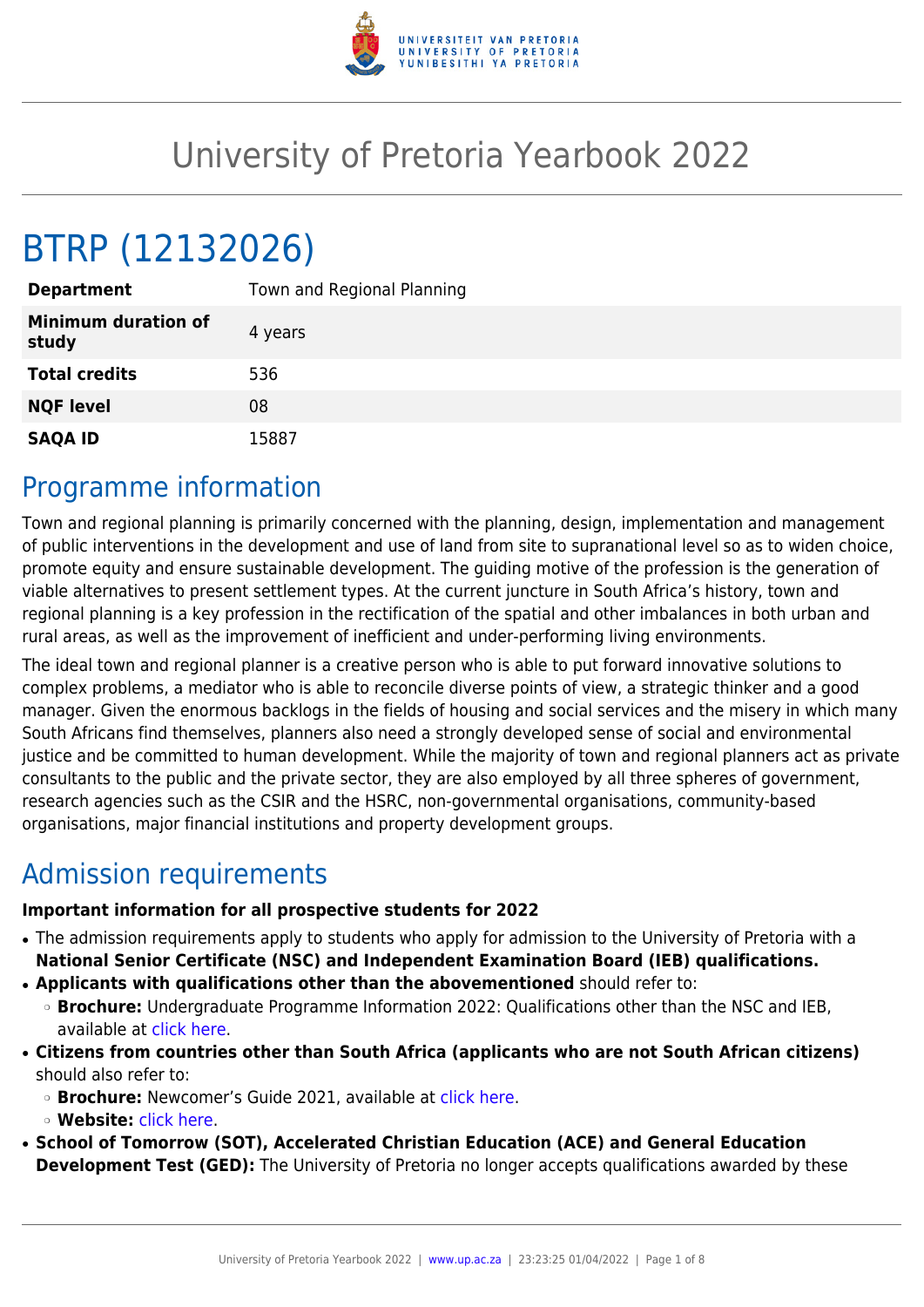

institutions.

● **National Certificate (Vocational) (NCV) Level 4:** The University of Pretoria may consider NCV candidates, provided they meet the exemption for bachelor's status criteria and the programme requirements.

#### **Transferring students**

A transferring student is a student who, at the time of application for a degree programme at the University of Pretoria (UP) –

● is a registered student at another tertiary institution, **or** was previously registered at another tertiary institution and did not complete the programme enrolled for at that institution, and is not currently enrolled at a tertiary institution, **or** has completed studies at another tertiary institution, but is not currently enrolled at a tertiary institution, **or** has started with tertiary studies at UP, then moved to another tertiary institution and wants to be readmitted at UP.

A transferring student will be considered for admission based on

- an NSC or equivalent qualification with exemption to bachelor's or diploma studies (whichever is applicable); **and** meeting the minimum faculty-specific subject requirements at NSC or tertiary level; **or** having completed a higher certificate at a tertiary institution with faculty-specific subjects/modules passed (equal to or more than 50%), as well as complying with faculty rules on admission;
- previous academic performance (must have passed all modules registered for up to the closing date of application ) or as per faculty regulation/promotion requirements;
- a certificate of good conduct.

**Note:** Students who have been dismissed at the previous institution due to poor academic performance, will not be considered for admission to UP.

### **Returning students**

A returning student is a student who, at the time of application for a degree programme –

● is a registered student at UP, and wants to transfer to another degree at UP, **or** was previously registered at UP and did not complete the programme enrolled for, and did not enrol at another tertiary institution in the meantime (including students who applied for leave of absence), **or** has completed studies at UP, but is not currently enrolled or was not enrolled at another tertiary institution after graduation.

A returning student will be considered for admission based on

- an NSC or equivalent qualification with exemption to bachelor's or diploma studies (whichever is applicable); **and** meeting the minimum faculty-specific subject requirements at NSC or tertiary level; **or** previous academic performance (should have a cumulative weighted average of at least 50% for the programme enrolled for);
- having applied for and was granted leave of absence.

**Note:** Students who have been excluded/dismissed from a faculty due to poor academic performance may be considered for admission to another programme at UP. The Admissions Committee may consider such students if they were not dismissed more than twice. Only ONE transfer between UP faculties will be allowed, and a maximum of two (2) transfers within a faculty.

#### **Important faculty-specific information on undergraduate programmes for 2022**

- The closing date is an administrative admission guideline for non-selection programmes. Once a non-selection programme is full and has reached the institutional targets, then that programme will be closed for further admissions, irrespective of the closing date. However, if the institutional targets have not been met by the closing date, then that programme will remain open for admissions until the institutional targets are met.
- The following persons will be considered for admission: Candidates who have a certificate that is deemed by the University to be equivalent to the required National Senior Certificate (NSC) with university endorsement;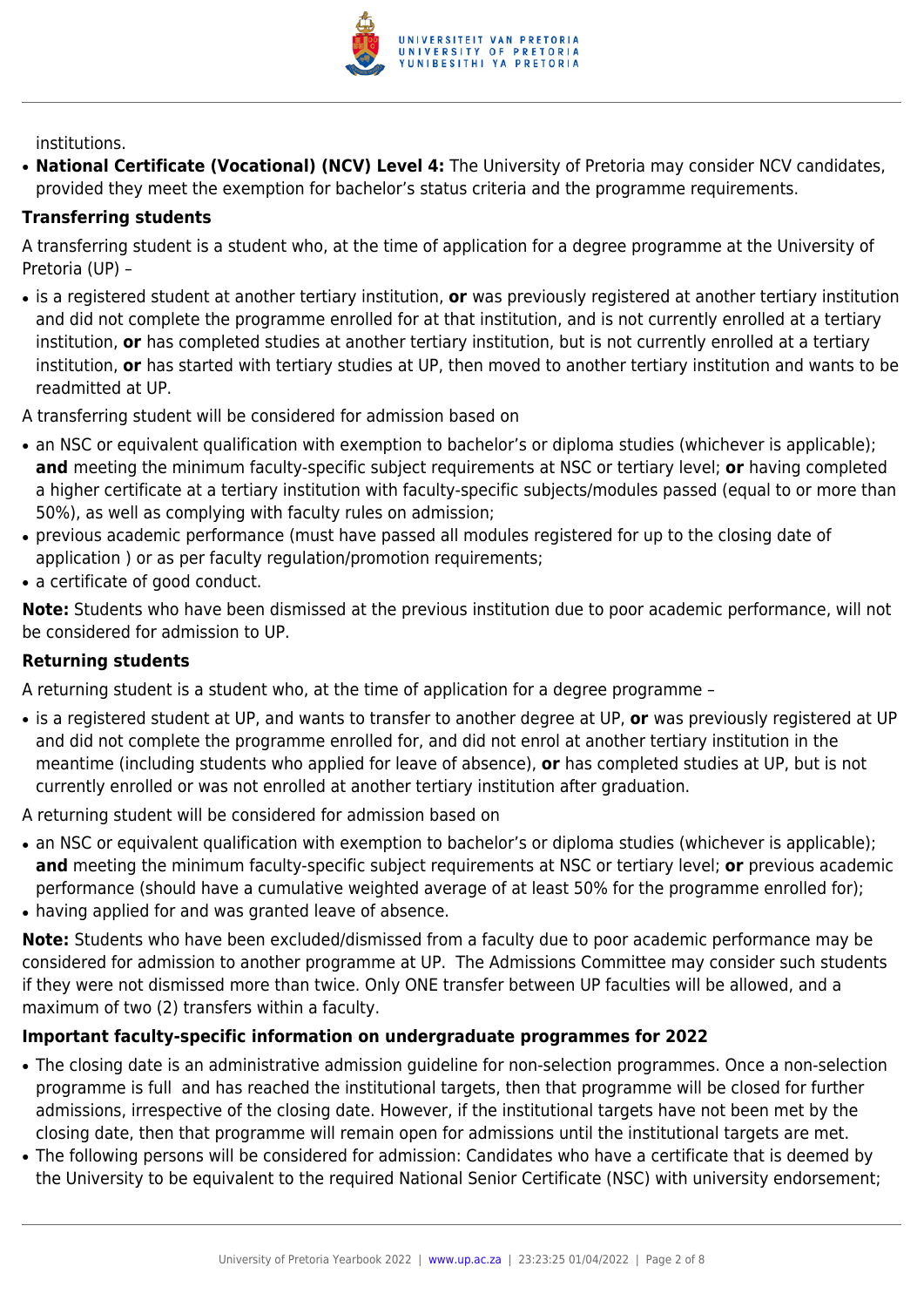

candidates who are graduates from another tertiary institution or have been granted the status of a graduate of such an institution, and candidates who are graduates of another faculty at the University of Pretoria.

- Life Orientation is excluded when calculating the APS.
- Grade 11 results are used for the conditional admission of prospective students.
- A valid qualification with admission to degree studies is required.
- Minimum subject and achievement requirements, as set out below, are required.
- All modules will be presented in English, as English is the language of tuition, communication and correspondence.

#### **University of Pretoria website: [click here](http://www.up.ac.za/ebit)**

| <b>Minimum requirements</b><br><b>Achievement level</b>                        |                    |            |
|--------------------------------------------------------------------------------|--------------------|------------|
| <b>English Home Language or</b><br><b>English First Additional</b><br>Language | <b>Mathematics</b> | <b>APS</b> |
| NSC/IEB                                                                        | NSC/IEB<br>Δ       | 77         |

# Promotion to next study year

### i. **Promotion to the second semester of the first year and to the second year of study**

- a. A new first-year student who fails all the prescribed modules for the programme at the end of the first semester shall not be readmitted to the School for the Built Environment in the second semester.
- b. A student is promoted to the second year provided the student (1) has obtained at least 100 credits; and (2) is not repeating more than one first-year Town and Regional Planning module per semester; and (3) has obtained a final mark of at least 40 – 49% in the respective Town and Regional Planning module(s) being repeated.
- c. A student who is not promoted to the second year of study in terms of (b) may not register for second-year Town and Regional Planning modules.
- d. Students who have not obtained at least 100 credits of the first year of study after the November examinations must apply for re-admission should they intend to proceed with their studies. Written application must be submitted to the Student Administration for the School for the Built Environment no later than 12 January. Late applications will only be accepted under exceptional circumstances and with approval by the Dean. If first-year students are readmitted, conditions of readmission will be set by the Admissions Committee.
- e. Students who have not passed all the prescribed modules of the first year of study, as well as students who are readmitted in terms of (d) must register for the outstanding modules of the first year.

#### ii. **Promotion to the third year of study**

- a. A student is promoted to the third year provided the student (1) has obtained at least 200 credits; (2) is not repeating any first- or second-year Town and Regional Planning module.
- b. A student who is not promoted to the third year of study in terms of (a) may not register for third-year Town and Regional Planning modules.

#### iii. **Promotion to the fourth year of study**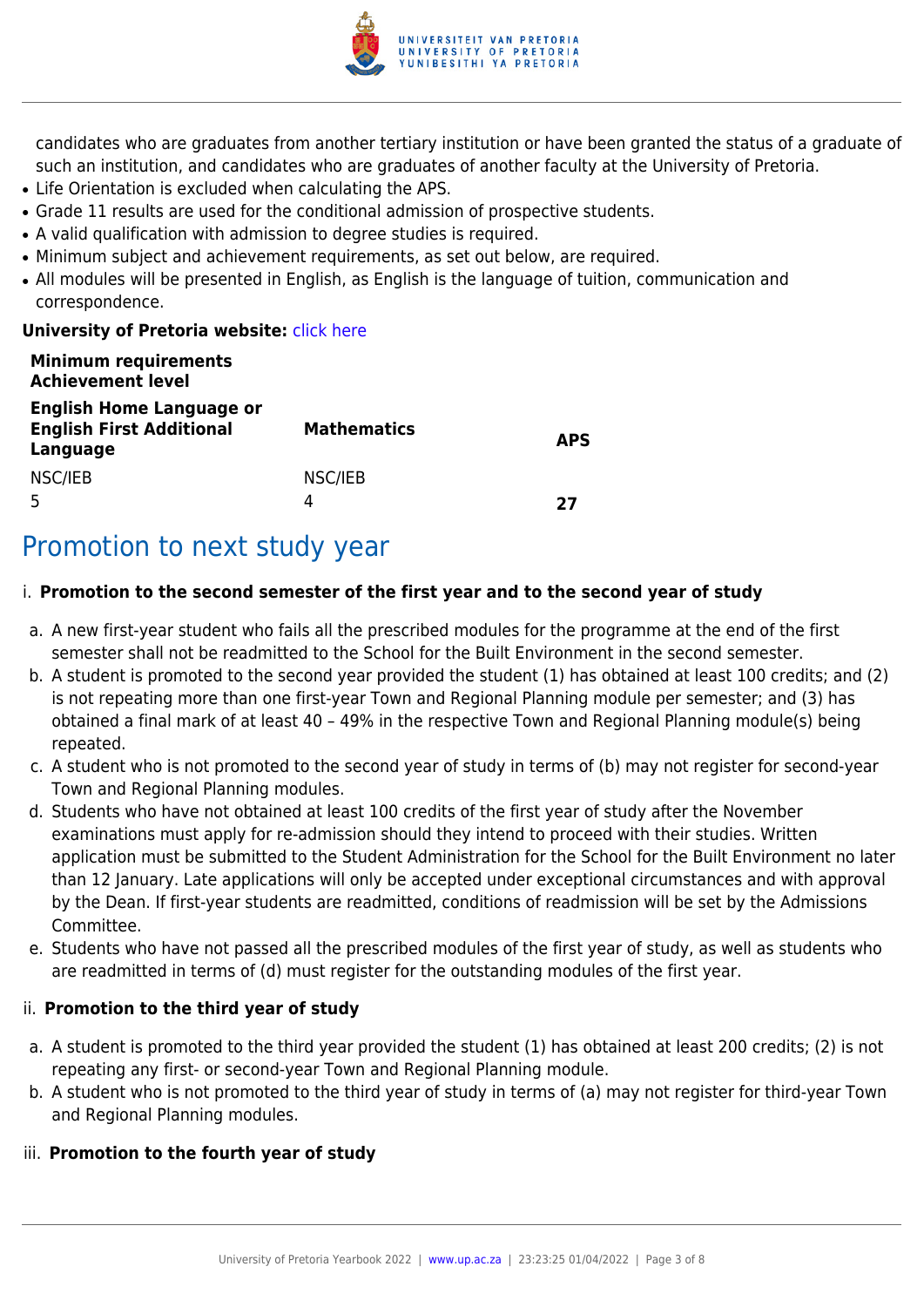

- a. A student is promoted to the fourth year provided the student (1) has obtained at least 300 credits; and (2) is not repeating any third-year Town and Regional Planning module.
- b. A student who is not promoted to the fourth year of study in terms of (a) may not register for fourth-year Town and Regional Planning modules.
- c. A student who complies with all the requirements for the degree with the exception of one year module or two semester modules, in which a final mark of at least 40% has been obtained, may be admitted to a Chancellor's examination in the module(s) concerned at the start of the ensuing semester.
- d. The degree is awarded if all the prescribed modules have been passed.

# Pass with distinction

The degree is conferred with distinction on a student who, at first registration passes all modules of the final year with a weighted average of 75% (not rounded). The degree must have been completed within the minimum prescribed time. Exceptional cases will be considered by the Dean.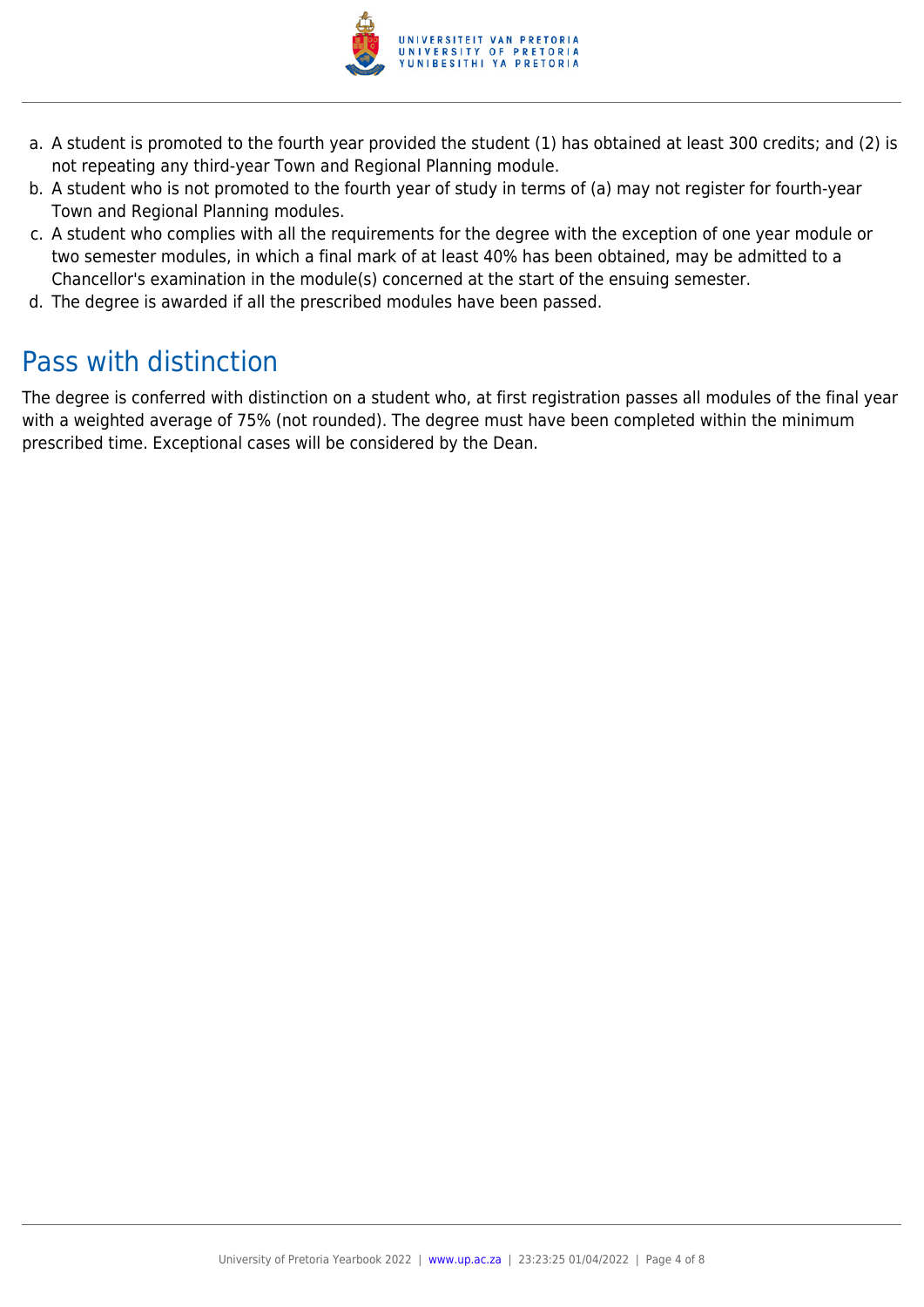

# Curriculum: Year 1

**Minimum credits: 164**

## **Fundamental modules**

[Academic information management 111](https://www.up.ac.za/yearbooks/2022/modules/view/AIM 111) (AIM 111) - Credits: 4.00 [Academic information management 121](https://www.up.ac.za/yearbooks/2022/modules/view/AIM 121) (AIM 121) - Credits: 4.00 [Academic literacy for Town and Regional Planning 123](https://www.up.ac.za/yearbooks/2022/modules/view/ALL 123) (ALL 123) - Credits: 6.00 [Academic orientation 112](https://www.up.ac.za/yearbooks/2022/modules/view/UPO 112) (UPO 112) - Credits: 0.00

### **Core modules**

[Economics 110](https://www.up.ac.za/yearbooks/2022/modules/view/EKN 110) (EKN 110) - Credits: 10.00 [Economics 120](https://www.up.ac.za/yearbooks/2022/modules/view/EKN 120) (EKN 120) - Credits: 10.00 [Sociology 110](https://www.up.ac.za/yearbooks/2022/modules/view/SOC 110) (SOC 110) - Credits: 12.00 [Sociology 120](https://www.up.ac.za/yearbooks/2022/modules/view/SOC 120) (SOC 120) - Credits: 12.00 [Statistics 110](https://www.up.ac.za/yearbooks/2022/modules/view/STK 110) (STK 110) - Credits: 13.00 [Statistics 120](https://www.up.ac.za/yearbooks/2022/modules/view/STK 120) (STK 120) - Credits: 13.00 [Site analysis and assessment 110](https://www.up.ac.za/yearbooks/2022/modules/view/TPA 110) (TPA 110) - Credits: 16.00 [Settlement analysis and assessment 120](https://www.up.ac.za/yearbooks/2022/modules/view/TPA 120) (TPA 120) - Credits: 16.00 [Planning and settlement histories before the Industrial Revolution 110](https://www.up.ac.za/yearbooks/2022/modules/view/TPH 110) (TPH 110) - Credits: 12.00 [Planning and settlement histories since the Industrial Revolution 120](https://www.up.ac.za/yearbooks/2022/modules/view/TPH 120) (TPH 120) - Credits: 12.00 [Principles of settlement design 120](https://www.up.ac.za/yearbooks/2022/modules/view/TPS 120) (TPS 120) - Credits: 12.00 [Introduction to planning 110](https://www.up.ac.za/yearbooks/2022/modules/view/TRP 110) (TRP 110) - Credits: 12.00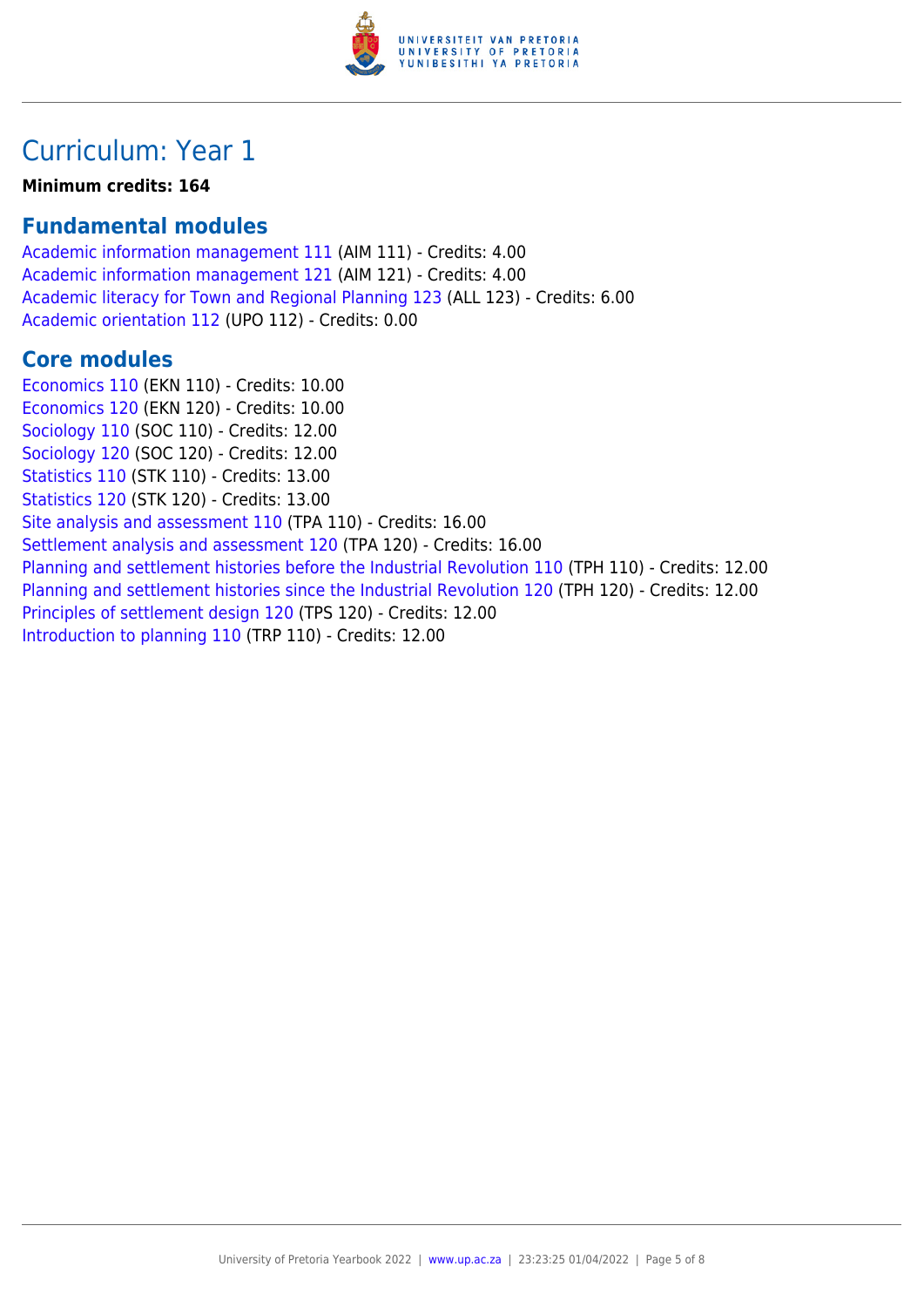

# Curriculum: Year 2

#### **Minimum credits: 132**

### **Core modules**

[Community-based project 201](https://www.up.ac.za/yearbooks/2022/modules/view/JCP 201) (JCP 201) - Credits: 8.00 [Plan and policy analysis and assessment 210](https://www.up.ac.za/yearbooks/2022/modules/view/TPA 210) (TPA 210) - Credits: 12.00 [Introduction to development planning 210](https://www.up.ac.za/yearbooks/2022/modules/view/TPD 210) (TPD 210) - Credits: 12.00 [Municipal development planning 220](https://www.up.ac.za/yearbooks/2022/modules/view/TPD 220) (TPD 220) - Credits: 12.00 [Settlement design concepts 210](https://www.up.ac.za/yearbooks/2022/modules/view/TPS 210) (TPS 210) - Credits: 16.00 [Settlement establishment planning and housing delivery 220](https://www.up.ac.za/yearbooks/2022/modules/view/TPS 220) (TPS 220) - Credits: 16.00 [Theory and practice of land-use management 211](https://www.up.ac.za/yearbooks/2022/modules/view/TPU 211) (TPU 211) - Credits: 12.00 [Urban land development economics 221](https://www.up.ac.za/yearbooks/2022/modules/view/TPU 221) (TPU 221) - Credits: 12.00

### **Elective modules**

[Economics 214](https://www.up.ac.za/yearbooks/2022/modules/view/EKN 214) (EKN 214) - Credits: 16.00 [Economics 234](https://www.up.ac.za/yearbooks/2022/modules/view/EKN 234) (EKN 234) - Credits: 16.00 [Sociology 211](https://www.up.ac.za/yearbooks/2022/modules/view/SOC 211) (SOC 211) - Credits: 20.00 [Sociology 221](https://www.up.ac.za/yearbooks/2022/modules/view/SOC 221) (SOC 221) - Credits: 20.00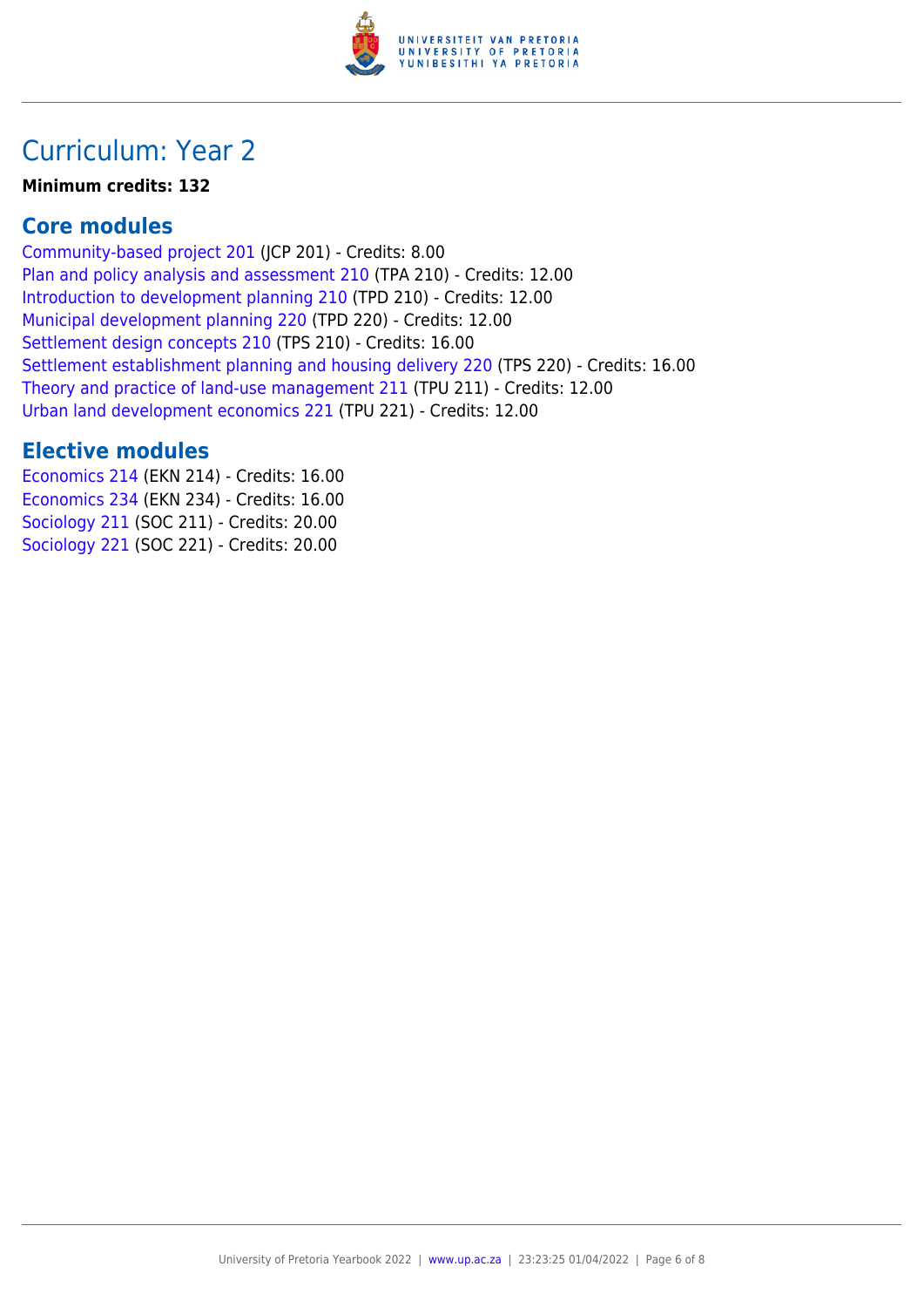

# Curriculum: Year 3

### **Minimum credits: 120**

## **Core modules**

[Regional development planning 310](https://www.up.ac.za/yearbooks/2022/modules/view/TPD 310) (TPD 310) - Credits: 12.00 [Rural development planning 320](https://www.up.ac.za/yearbooks/2022/modules/view/TPD 320) (TPD 320) - Credits: 12.00 [Spatial concepts 310](https://www.up.ac.za/yearbooks/2022/modules/view/TPS 310) (TPS 310) - Credits: 16.00 [Transport planning 321](https://www.up.ac.za/yearbooks/2022/modules/view/TPS 321) (TPS 321) - Credits: 8.00 [Municipal services provision 322](https://www.up.ac.za/yearbooks/2022/modules/view/TPS 322) (TPS 322) - Credits: 8.00 [Institutional and legal structures for planning 310](https://www.up.ac.za/yearbooks/2022/modules/view/TPW 310) (TPW 310) - Credits: 12.00 [Planning prospects 320](https://www.up.ac.za/yearbooks/2022/modules/view/TRP 320) (TRP 320) - Credits: 12.00

# **Elective modules**

[Economics 310](https://www.up.ac.za/yearbooks/2022/modules/view/EKN 310) (EKN 310) - Credits: 20.00 [Economics 320](https://www.up.ac.za/yearbooks/2022/modules/view/EKN 320) (EKN 320) - Credits: 20.00 [Sociology 310](https://www.up.ac.za/yearbooks/2022/modules/view/SOC 310) (SOC 310) - Credits: 30.00 [Sociology 321](https://www.up.ac.za/yearbooks/2022/modules/view/SOC 321) (SOC 321) - Credits: 30.00